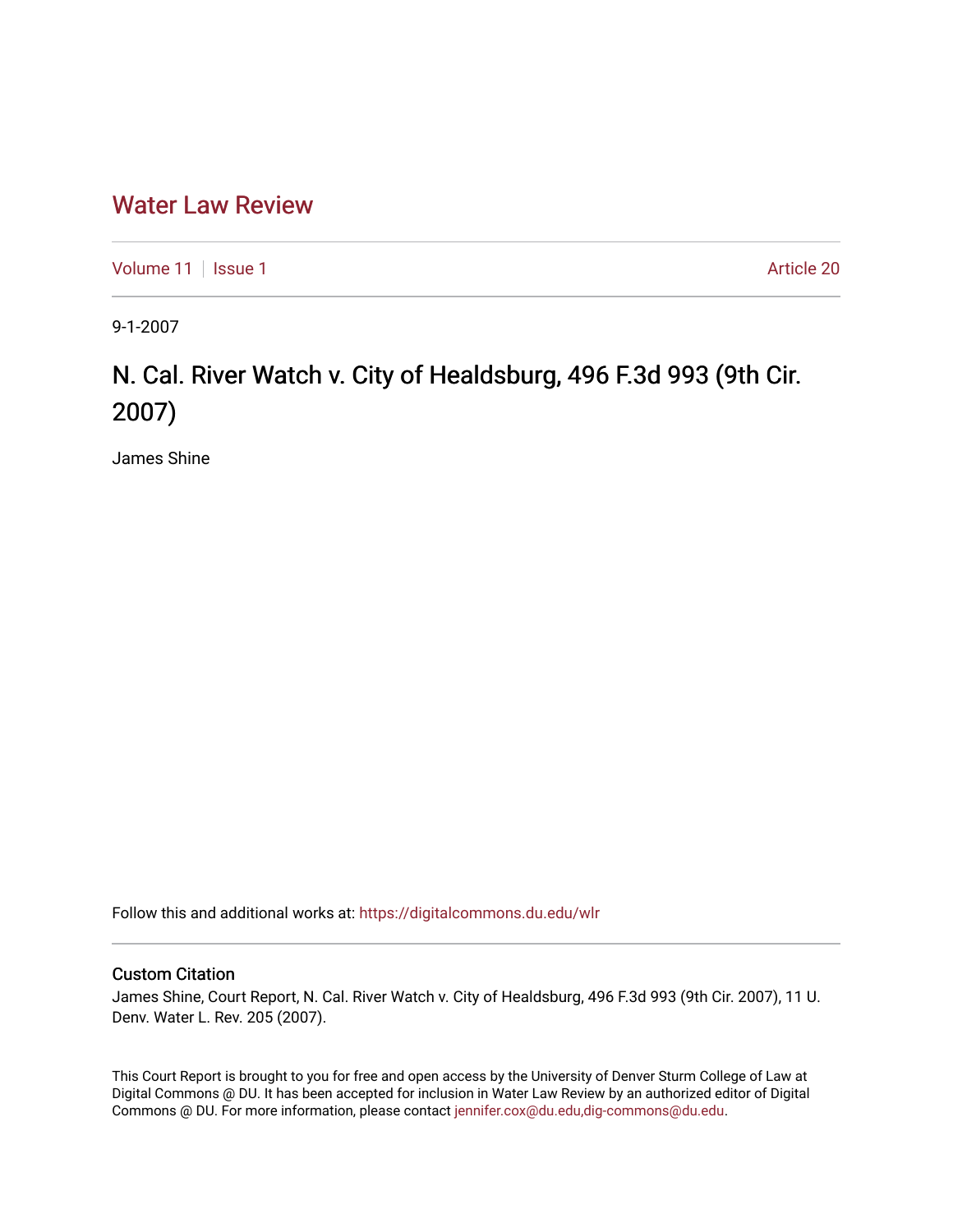*COURT REPORTS*

**N. Cal. River Watch v. City of Healdsburg, 496 F.3d 993 (9th Cir. 2007)** (holding that a pond, which is part of a larger wetland and located adjacent to a navigable water, is within the Clean Water Act's jurisdiction where a significant nexus exists through intermittent surface connection and an underground aquifer and because pond waters significantly affect the physical, biological, and chemical integrity of the navigable river).

In December 2001, Northern California River Watch ("River Watch") filed suit in the United States District Court for the Northern District of California alleging that the City of Healdsburg ("Healdsburg") violated the Clean Water Act ("CWA") **by** discharging sewage from its waste treatment plant into waters covered **by** the Act without first obtaining a National Pollutant Discharge Elimination System **("NPDES")** permit. Healdsburg appealed the district court's finding that the Pond is subject to the CWA and claimed that the Pond is exempt because the CWA excludes waste treatments systems and active excavation operations. The United States Court of Appeals for **the** Ninth Circuit upheld the district court's decision.

In **1967,** Basalt Rock Company ("Company") began excavating gravel and sand from land adjacent to the Russian River. After the Company completed its operation, the excavation pit filled up with water from the underlying aquifer and formed Basalt Pond ("Pond"). The Pond contains **58** acres of surface water and wetlands and a levee separated it from the Russian River ("River"), a navigable water. Water passes from the Pond to the River through an underground aquifer and **by** seeping through the separating levee. Healdsburg discharged enough effluent annually to nearly **fill** the Pond, which would overflow if the Pond did not drain into the aquifer, and ultimately into the River.

First, the court considered whether the Pond was subject to the CWA because it is a wetland that is adjacent to a water of the United States. Wetlands adjacent to navigable waters are regulable waters of the United States. The Army Corps of Engineers' ("Corps") regulations define wetlands as an area that is "inundated or saturated **by** surface or groundwater." The regulations further specify that "adjacent wetlands" are those that are "separated from waters of the United States **by** man-made dikes or barriers, natural river berms, beach dunes and the like." There was no dispute as to whether the Russian River is navigable and therefore a water of the United States. Both parties agreed that the Pond and the River overlie the same aquifer and that the land separating the two is saturated below the water table. Further, the Pond's receding shoreline turned much of the area that was originally the Pond into wetland. Thus, the court determined that the Pond and surrounding area was within the CWA's jurisdiction and con